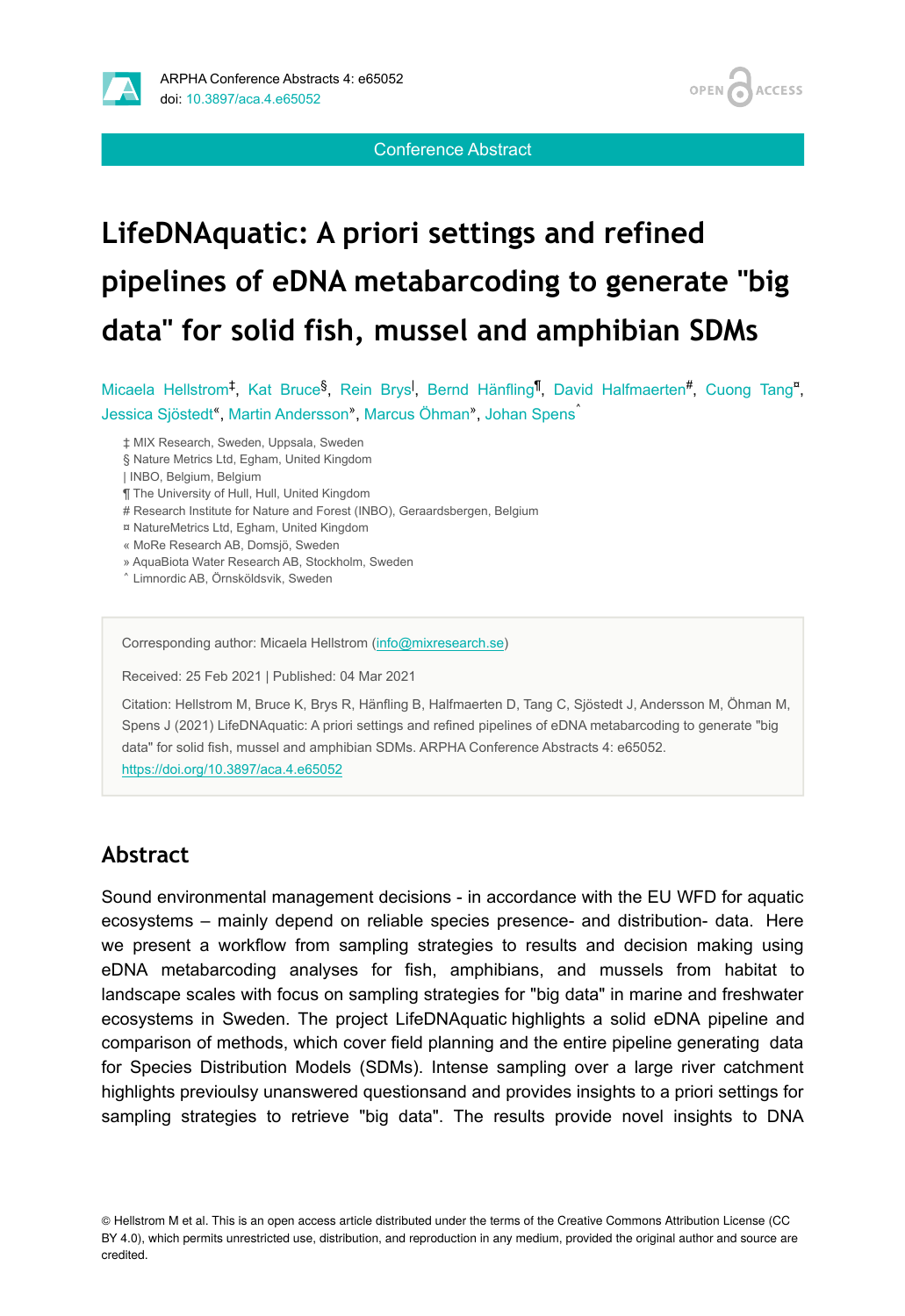distribution in the environment, seasonal and spatial changes in eDNA composition, and validation of data.

## **Keywords**

aquatic eDNA, metabarcoding, method validation, storage,"big data", landscape scale, Species Distribution Models, a priori, predictions, novel spatial and seasonal eDNA distribution, mussels, amphibians, marine, wetland, lentic, lotic

## **Presenting author**

Dr Micaela Hellström, MIX Research

## **Presented at**

1st DNAQUA International Conference (March 9-11, 2021)

## **Funding program**

Swedish Environmental Agency , Swedish Agency for Marine and Water Management call: "eDNA anayses as a method for national environmental monitoring programs" 2019-2021

### **Grant title**

LifeDNAquatics

### **Hosting institution**

AquaBiota Water Research AB

### **Ethics and security**

NA

### **Author contributions**

MH, KB, JN, BH, RB, DH concept, field design and method comparison design, analysis, writing,

MH, KB, JS, JeS, MA - fieldwork